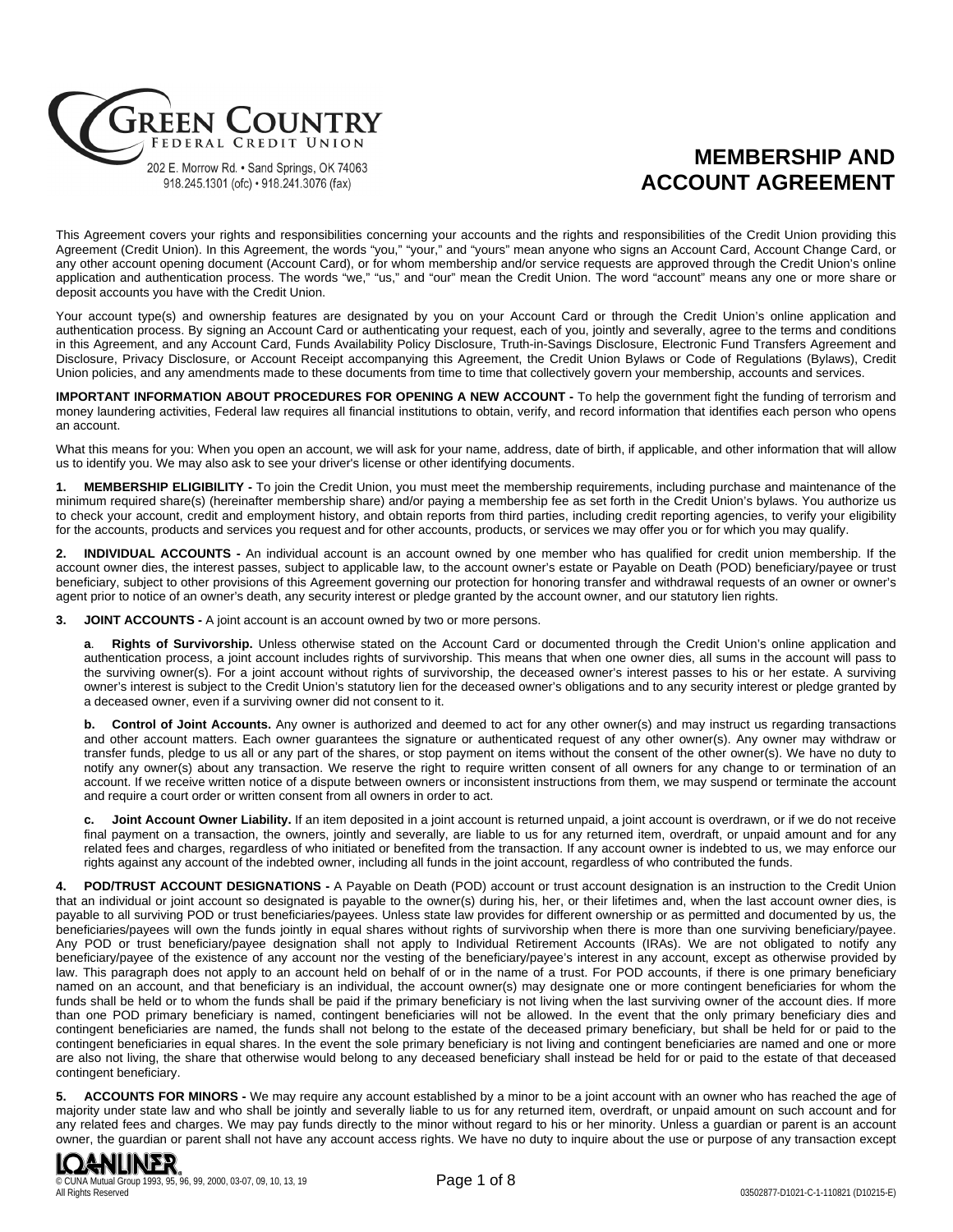as required by applicable law. We will not change the account status when the minor reaches the age of majority unless the change is authorized in writing by all account owners.

**6. UNIFORM TRANSFERS TO MINORS ACCOUNT -** A Uniform Transfers to Minors Account (UTMA) is an individual account created by a custodian who deposits funds as an irrevocable gift to a minor. The minor to whom the gift is made is the beneficiary of the custodial property in the account. The custodian has possession and control of the account for the exclusive right and benefit of the minor and, barring a court order otherwise, is the only party authorized to make deposits, withdrawals, or close the account. We have no duty to inquire about the use or purpose of any transaction except as required by applicable law. If the custodian dies, we may suspend the account until we receive instructions from any person authorized by law to withdraw funds or a court order authorizing withdrawals.

**7. AGENCY DESIGNATION ON AN ACCOUNT -** An agency designation on an account is an instruction to us that the owner authorizes another person to make transactions as agent for the account owner regarding the accounts designated. An agent has no ownership interest in the account(s) or credit union voting rights. We have no duty to inquire about the use or purpose of any transaction made by the agent except as required by applicable law.

**8. DEPOSIT OF FUNDS REQUIREMENTS -** Funds may be deposited to any account, in any manner approved by the Credit Union in accordance with the requirements set forth in the Truth-in-Savings Disclosure. Deposits made by mail, at night depositories, or at unstaffed facilities are not our responsibility until we receive them. We reserve the right to refuse or to return any deposit.

**a. Endorsements.** We may accept transfers, checks, drafts, and other items for deposit into any of your accounts if they are made payable to, or to the order of, one or more account owners even if they are not endorsed by all payees. You authorize us to supply missing endorsements of any owners if we choose. If a check, draft, or item that is payable to two or more persons is ambiguous as to whether it is payable to either or both, we may process the check, draft, or item as though it is payable to either person. If an insurance, government, or other check or draft requires an endorsement, we may require endorsement as set forth on the item. Endorsements must be made on the back of the check or draft within 1½ inches of the top edge, although we may accept endorsements outside this space. However, any loss we incur from a delay or processing error resulting from an irregular endorsement or other markings by you or any prior endorser will be your responsibility. If we offer a remote deposit capture service and you have been approved to use the service to make deposits to your account, you agree that, prior to transmitting check or draft images, you will restrictively endorse each original check or draft in accordance with any other agreement with us that governs this service.

**b. Collection of Items.** We act only as your agent and we are not responsible for handling items for deposit or collection beyond the exercise of ordinary care. We are not liable for the loss of an item in transit or the negligence of any correspondent. Each correspondent will only be liable for its own negligence. We may send any item for collection. Items drawn on an institution located outside the United States are handled on a collection basis only. You waive any notice of nonpayment, dishonor, or protest regarding items we purchase or receive for credit or collection to your account. We reserve the right to pursue collection of previously dishonored items at any time, including giving a payor financial institution extra time beyond any midnight deadline limits.

**c. Restrictive Legends.** Some checks and drafts contain restrictive legends or similar limitations on the front of the item. Examples of restrictive legends include "two signatures required," "void after 60 days," and "not valid over \$500.00." We are not liable for payment of any check or draft contrary to a restrictive legend or other limitation contained in or on the item unless we have specifically agreed in writing to the restriction or limitation.

**d. Final Payment.** All checks, drafts, automated clearinghouse (ACH) transfers or other items credited to your account are provisional until we receive final payment. If final payment is not received, we may charge your account for the amount of such items and impose a returned item fee on your account. Any collection fees we incur may be charged to your account. We reserve the right to refuse or return any item or fund transfer.

**e. Direct Deposits.** We may offer direct deposit services, including preauthorized deposits (e.g., payroll checks, Social Security or retirement checks, or other government checks) or preauthorized transfers from other accounts. You must authorize direct deposits or preauthorized transfers by completing a separate authorization document. You must notify us if you wish to cancel or change a direct deposit or preauthorized transfer. Any cancellation or change will become effective once we receive notice from you and have a reasonable period of time to act on your request. If your account is overdrawn, you authorize us to deduct the amount your account is overdrawn from any deposit, including deposits of government payments or benefits. If we are required to reimburse the U.S. Government for any benefit payment directly deposited into your account, we may deduct the amount returned from any of your accounts, unless prohibited by law.

**f. Crediting of Deposits.** Deposits will be credited to your account on the day we consider them received as stated in our Funds Availability Policy Disclosure.

# **9. ACCOUNT ACCESS**

**a. Authorized Signature.** Your signature on the Account Card, or authentication and approval of your account, authorizes your account access. We will not be liable for refusing to honor any item or instruction if we believe the signature is not genuine. If you have authorized the use of a facsimile signature, we may honor any check or draft that appears to bear your facsimile signature, even if it was made by an unauthorized person. You authorize us to honor transactions initiated by a third person to whom you have given your account information, even if you do not authorize a particular transaction.

**b. Access Options.** You may access your account(s) in any manner we permit including, for example, in person at one of our branch offices, at an ATM or point-of-sale device, or by mail, telephone, automatic transfer, internet access or mobile application. We may return as unpaid any check or draft drawn on a form we do not provide, and you are responsible for any losses, expenses or fees we incur as a result of handling such a check or draft. We have the right to review and approve any form of power of attorney and may restrict account withdrawals or transfers. We may refuse to honor a power of attorney if our refusal is conducted in accordance with applicable state law.

**c. Credit Union Examination.** We may disregard any information on any check or draft other than the signature of the drawer, the amount of the item, and any magnetic encoding. You agree that we do not fail to exercise ordinary care in paying an item solely because our procedures do not provide for sight examination of items.

**10. FUND TRANSFERS -** Fund transfers we permit that are subject to Article 4A of the Uniform Commercial Code, such as wire transfers, will be subject to such provisions of the Uniform Commercial Code as enacted by the state where the main office of the Credit Union is located, except as otherwise provided in this Agreement. ACH transfers are subject to rules of the National Automated Clearinghouse Association (NACHA). We may execute certain requests for fund transfers by Fedwire which are subject to the Federal Reserve Board's Regulation J.

**a. Authorization for Transfers/Debiting of Accounts.** You may make or order fund transfers to or from your account. We will debit your account for the amount of a fund transfer from your account and will charge your account for any fees related to the transfer.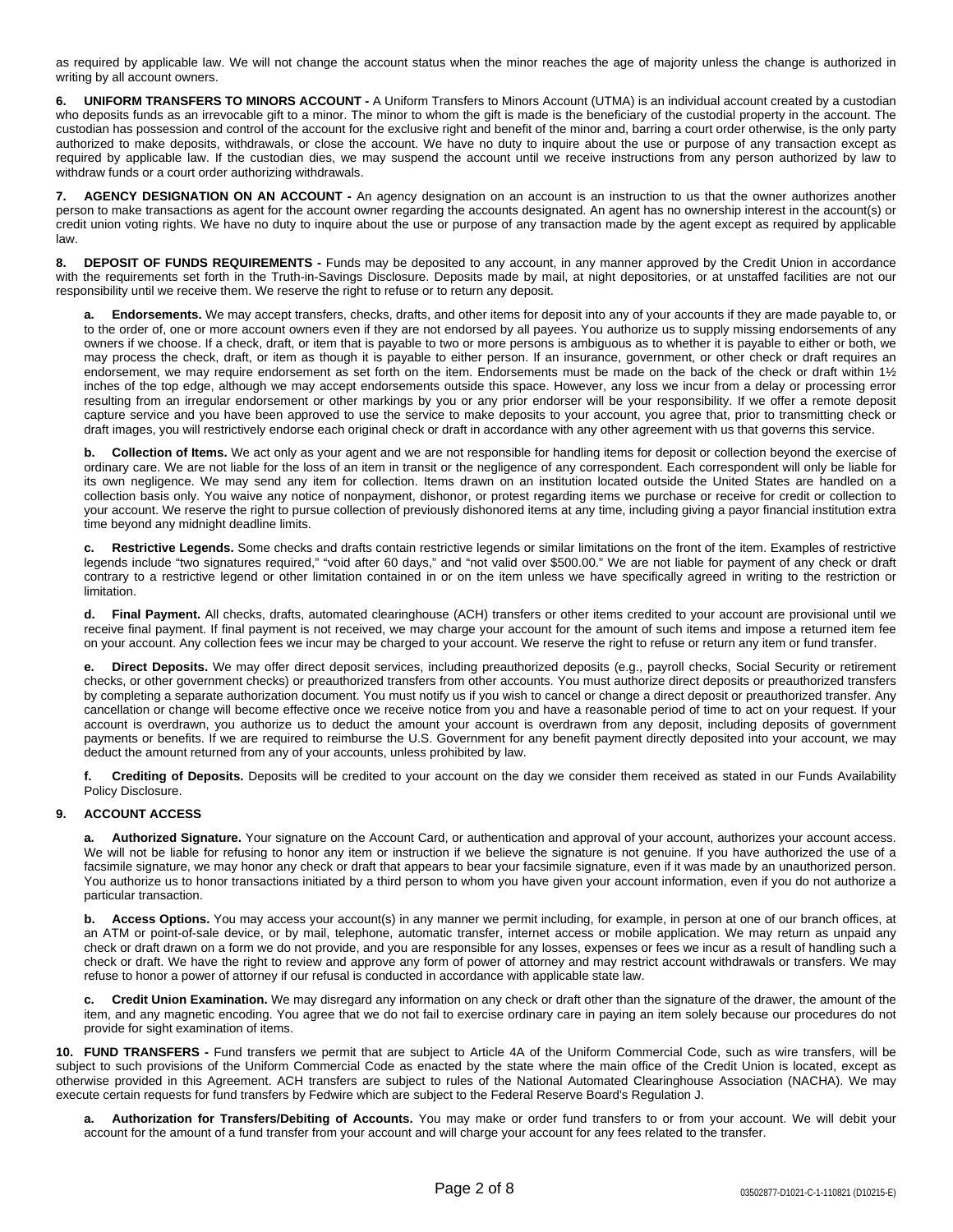**b. Right to Refuse to Make Transfers/Limitation of Liability.** Unless we agree otherwise in writing, we reserve the right to refuse to execute any payment order to transfer funds to or from your account. We are not obligated to execute any payment order to transfer funds out of your account if the amount of the requested transfer plus applicable fees exceeds the available balance in your account. We are not liable for errors, delays, interruptions or transmission failures caused by third parties or circumstances beyond our control including mechanical, electronic or equipment failure. In addition, we will not be liable for consequential, special, punitive or indirect loss or damage you may incur in connection with fund transfers to or from your account.

**c. No Notice Required.** We will not provide you with notice when fund transfers are credited to your account. You will receive notice of such credits on your account statements. You may contact us to determine whether a payment has been received.

Interest Payments. If we fail to properly execute a payment order and such action results in a delay in payment to you, we will pay you dividends or interest, whichever applies to your account, for the period of delay as required by applicable law. You agree that the dividend or interest rate paid to you will be based on the lowest nominal dividend or interest rate we were paying on any account during that period.

**e. Provisional Credit for ACH Transactions.** We may provisionally credit your account for an ACH transfer before we receive final settlement. If we do not receive final settlement, we may reverse the provisional credit or require you to refund us the amount provisionally credited to your account, and the party originating the transfer will not be considered to have paid you.

**f. Payment Order Processing and Cut-off Times.** Payment orders we accept will be executed within a reasonable time of receipt. Unless we have agreed otherwise in writing, a payment order may not necessarily be executed on the date it is received or on a particular date you specify. Cut-off times may apply to the receipt, execution and processing of fund transfers, payment orders, cancellations, and amendments. Fund transfers, payment orders, cancellations, and amendments received after a cut-off time may be treated as having been received on the next fund transfer business day. Information about any cut-off times is available upon request. From time to time, we may need to temporarily suspend processing of a transaction for greater scrutiny or verification in accordance with applicable law. This action may affect settlement or availability of the transaction.

**g. Identifying Information.** If your payment order identifies the recipient and any financial institution by name and account or other identifying number, the Credit Union and any other financial institutions facilitating the transfer may rely strictly on the account or other identifying number, even if the number identifies a different person or financial institution.

**h. Amendments and Cancellations of Payment Orders.** Any account owner may amend or cancel a payment order regardless of whether that person initiated the order. We may refuse requests to amend or cancel a payment order that we believe will expose the Credit Union to liability or loss. Any request to amend or cancel a payment order that we accept will be processed within a reasonable time after it is received. You agree to hold us harmless from and indemnify us for all losses and expenses resulting from any actual or attempted amendment or cancellation of a payment order.

**i. Security Procedures.** We may require you to follow a security procedure to execute, amend or cancel a payment order so that we may verify the authenticity of the order, amendment or cancellation. You agree that the security procedure established by separate agreement between you and the Credit Union is commercially reasonable. If you refuse to follow a commercially reasonable security procedure that we offer, you agree to be bound by any payment order, whether authorized or not, that is issued in your name and accepted by us in good faith in accordance with the security procedure you choose.

**j. Duty to Report Unauthorized or Erroneous Fund Transfers.** You must exercise ordinary care to identify and report unauthorized or erroneous fund transfers on your account. You agree that you will review your account(s) and periodic statement(s). You further agree you will notify us of any unauthorized or erroneous transfers within the time frames described in the "Statements" section of this Agreement.

**k. Recording Telephone Requests.** You agree that we may record payment order, amendment and cancellation requests as permitted by applicable law.

**l. Remittance Transfers.** A "remittance transfer" is an electronic transfer of funds of more than \$15.00 which is requested by a sender and sent to a designated recipient in a foreign country by a remittance transfer provider. If we act as a remittance transfer provider and conduct a remittance transfer(s) on your behalf, the transaction(s) will be governed by 12 C.F.R. part 1005, subpart B - Requirements for remittance transfers. Terms applicable to such transactions may vary from those disclosed herein and will be disclosed to you at the time such services are requested and rendered in accordance with applicable law.

**11. ACCOUNT RATES AND FEES -** We pay account earnings and assess fees against your account as set forth in the Truth-in-Savings Disclosure and Schedule of Fees and Charges. We may change the Truth-in-Savings Disclosure or Schedule of Fees and Charges at any time and will notify you as required by law.

# **12. TRANSACTION LIMITATIONS**

**a. Withdrawal Restrictions.** We will pay checks or drafts, permit withdrawals, and make transfers from the available balance in your account. The availability of funds in your account may be delayed as described in our Funds Availability Policy Disclosure. We may also pay checks or drafts, permit withdrawals, and make transfers when you have an insufficient available balance in your account if you have established an overdraft protection plan or, if you do not have such a plan with us, in accordance with our overdraft payment policy.

We may refuse to allow a withdrawal in some situations and will advise you accordingly if, for example: (1) there is a dispute between account owners (unless a court has ordered the Credit Union to allow the withdrawal); (2) a legal garnishment or attachment is served; (3) the account secures any obligation to us; (4) required documentation has not been presented; or (5) you fail to repay a credit union loan on time. We may require you to give written notice of 7 to 60 days before any intended withdrawals.

**b. Transfer Limitations.** We may limit the dollar amount or the number of transfers from your account. Please consult your Truth-in-Savings Disclosure or your Electronic Fund Transfers Agreement and Disclosure.

**13. CERTIFICATE ACCOUNTS -** Any term share, share certificate, time deposit or certificate of deposit account (certificate account), whichever we offer as allowed by applicable federal or state law, is subject to the terms of this Agreement, the Truth-in-Savings Disclosure, the Account Receipt for each account, and any other documents we provide for the account, the terms of which are incorporated herein by reference.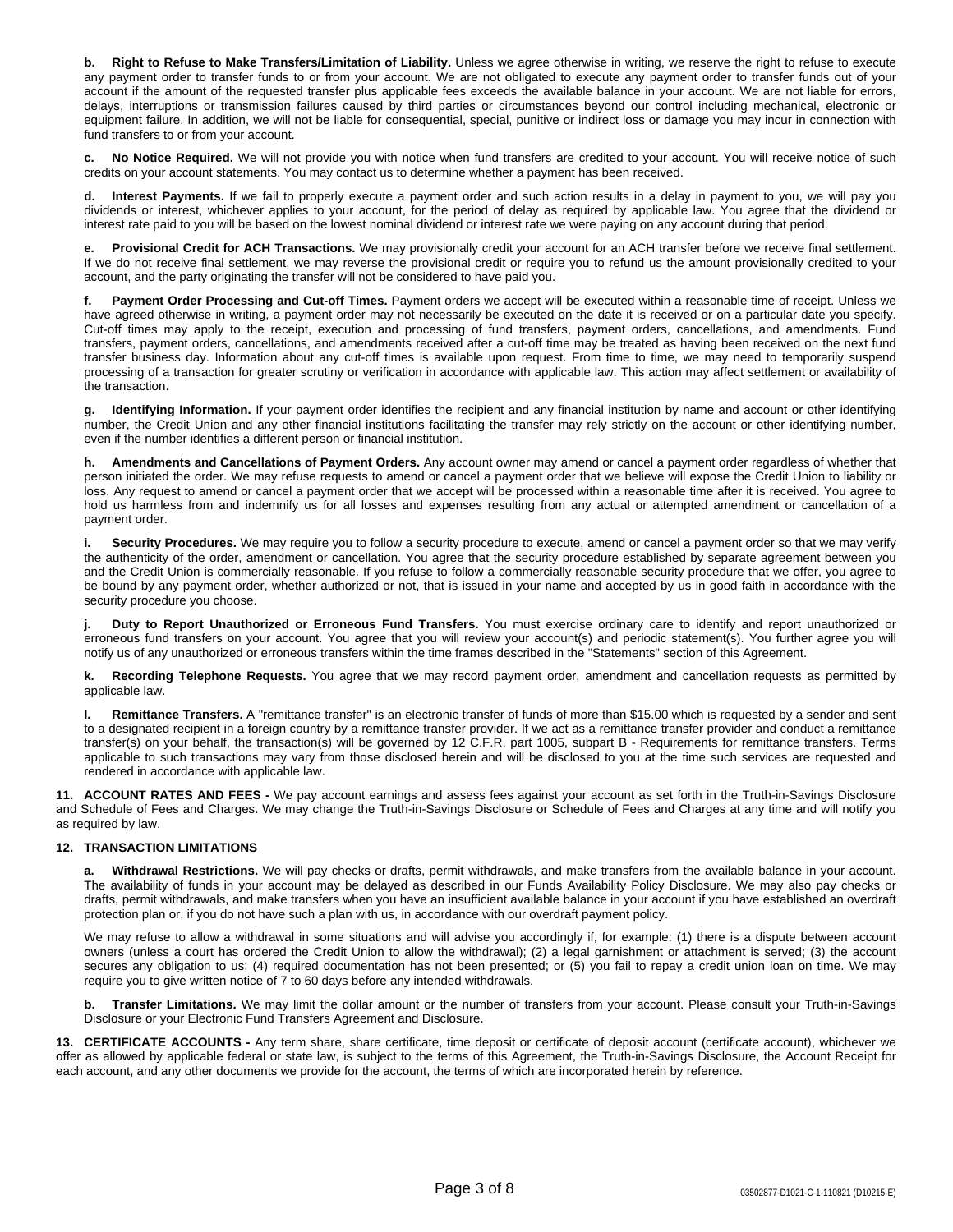## **14. OVERDRAFTS**

**a. Payment of Overdrafts.** If, on any day, the available balance in your share or deposit account is not sufficient to pay the full amount of a check, draft, transaction, or other item, plus any applicable fee, that is posted to your account, we may return the item or pay it, as described below. The Credit Union's determination of an insufficient available account balance may be made at any time between presentation and the Credit Union's midnight deadline with only one review of the account required. We do not have to notify you if your account does not have a sufficient available balance in order to pay an item. Your account may be subject to a fee for each item regardless of whether we pay or return the item. We may charge a fee each time an item is submitted or resubmitted for payment; therefore, you may be assessed more than one fee as a result of a returned item and resubmission(s) of the returned item.

If we offer standard overdraft services, this service allows us to authorize payment for the following types of transactions regardless of whether your share or deposit account has sufficient funds: (1) share drafts/checks and other transactions made using your checking account, except as otherwise described below; (2) automatic bill payments; (3) and ACH transactions. For ATM and one-time debit card transactions, you must affirmatively consent to such coverage. Without your consent, the Credit Union may not authorize and pay an ATM or one-time debit card transaction that will result in insufficient funds in your account. If you have established a service linking your share or deposit account with other individual or joint accounts, you authorize us to transfer funds from another account of yours to cover an insufficient item, including transfers from a share or deposit account, an overdraft line-of-credit account, or other account you so designate. Services and fees for these transactions are shown in the document the Credit Union uses to capture your affirmative consent and the Schedule of Fees and Charges.

Except as otherwise agreed in writing, if we exercise our right to use our discretion to pay such items that result in an insufficiency of funds in your account, we do not agree to pay them in the future and may discontinue coverage at any time without notice. If we pay these items or impose a fee that results in insufficient funds in your account, you agree to pay the insufficient amount, including the fee assessed by us, in accordance with our standard overdraft services or any other service you may have authorized with us or, if you do not have such protections with us, in accordance with any overdraft payment policy we have, as applicable.

**b. How Transactions are Posted to Your Account.** Basically, there are two types of transactions that affect your account: credits (deposits of money into your account) and debits (payments out of your account). It is important to understand how each is applied to your account so that you know how much money you have and how much is available to you at any given time. This section explains generally how and when we post transactions to your account.

**Credits.** Deposits are generally added to your account when we receive them. However, in some cases when you deposit a check, the full amount of the deposit may not be available to you at the time of deposit. Please refer to the Funds Availability Policy Disclosure for details regarding the timing and availability of funds from deposits.

**Debits.** There are several types of debit transactions. Common debit transactions are generally described below. Keep in mind that there are many ways transactions are presented for payment by merchants, and we are not necessarily in control of when transactions are received.

- **• Checks.** When you write a check, it is processed through the Federal Reserve system. We receive data files of cashed checks from the Federal Reserve each day. The checks drawn on your account are compiled from these data files and paid each day. We process the payments from low to high dollar value.
- **• ACH Payments.** We receive data files every day from the Federal Reserve with Automated Clearing House (ACH) transactions. These include, for example, automatic bill payments you have authorized. ACH transactions for your account are posted throughout the day in order of receipt.
- **• PIN-Based Debit Card Purchase Transactions.** These are purchase transactions using your debit card for which a merchant may require you to enter your personal identification number (PIN) at the time of sale. They are processed through a PIN debit network. These transactions are similar to ATM withdrawal transactions because the money is usually deducted from your account immediately at the time of the transaction. However, depending on the merchant, a PIN-based transaction may not be immediately presented for payment.
- **• Signature-Based Debit Card Purchase Transactions.** These are purchase transactions using your debit card that are processed through a signature-based network. Rather than entering a PIN, you typically sign for the purchase; however, merchants may not require your signature for certain transactions. Merchants may seek authorization for these types of transactions. The authorization request places a hold on funds in your account when the authorization is completed. The "authorization hold" will reduce your available balance by the amount authorized but will not affect your actual balance. The transaction is subsequently processed by the merchant and submitted to us for payment. This can happen hours or sometimes days after the transaction, depending on the merchant and its payment processor. These payment requests are received in real time throughout the day and are posted to your account when they are received.

The amount of an authorization hold may differ from the actual payment because the final transaction amount may not yet be known to the merchant when you present your card for payment. For example, if you use your debit card at a restaurant, a hold will be placed in an amount equal to the bill presented to you; but when the transaction posts, it will include any tip that you may have added to the bill. This may also be the case where you present your debit card for payment at gas stations, hotels and certain other retail establishments. We cannot control how much a merchant asks us to authorize, or when a merchant submits a transaction for payment.

This is a general description of certain types of transactions. These practices may change, and we reserve the right to pay items in any order we choose as permitted by law.

**c. Understanding Your Account Balance.** Your checking account has two kinds of balances: the actual balance and the available balance. Your actual balance reflects the full amount of all deposits to your account as well as payment transactions that have been posted to your account. It does not reflect checks you have written and are still outstanding or transactions that have been authorized but are still pending. Your available balance is the amount of money in your account that is available for you to use. Your available balance is your actual balance less: (1) holds placed on deposits; (2) holds on debit card or other transactions that have been authorized but are not yet posted; and (3) any other holds, such as holds related to pledges of account funds and minimum balance requirements or to comply with court orders. We use your available balance to determine whether there are sufficient funds in your account to pay items, including checks and drafts, as well as ACH, debit card and other electronic transactions. Pending transactions and holds placed on your account may reduce your available balance and may cause your account to become overdrawn regardless of your actual balance. In such cases, subsequent posting of the pending transactions may further overdraw your account and be subject to additional fees. You should assume that any item which would overdraw your account based on your available balance may create an overdraft. You may check your available balance online at www.greencountryfcu.com, at an ATM, by visiting a credit union branch or by calling us at 877.435.4370.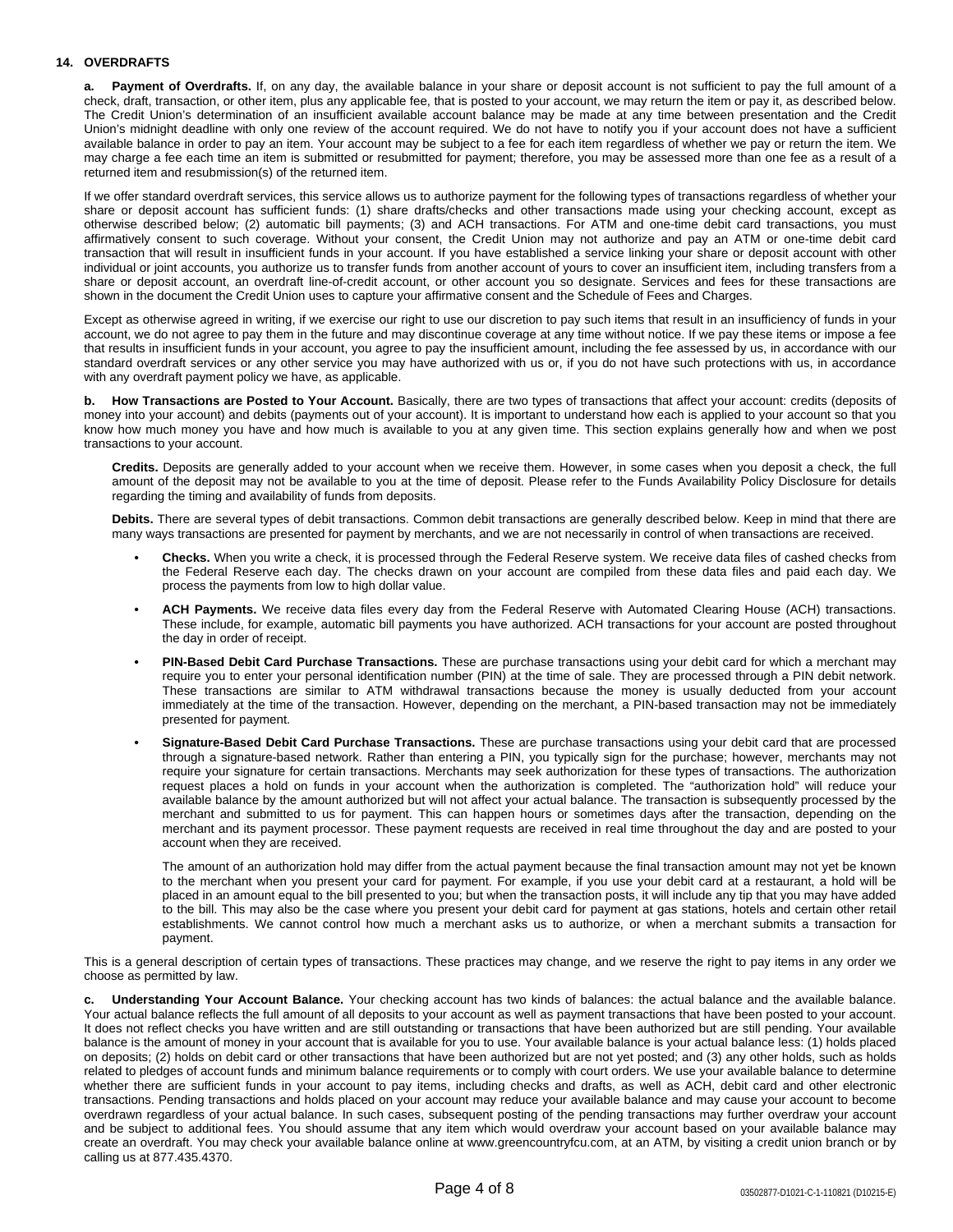**15. POSTDATED AND STALEDATED CHECKS OR DRAFTS -** You agree not to issue any check or draft that is payable on a future date (postdated). If you do draw or issue a check or draft that is postdated and we pay it before that date, you agree that we shall have no liability to you for such payment. You agree not to deposit checks, drafts, or other items before they are properly payable. We are not obligated to pay any check or draft drawn on your account that is presented more than six months past its date; however, if the check or draft is paid against your account, we will have no liability for such payment.

## **16. STOP PAYMENT ORDERS**

**a. Stop Payment Order Request.** Any owner may request a stop payment order on any check or draft drawn on the owner's account. To be binding, the order must accurately describe the check or draft, including the exact account number, check or draft number, and amount of the check or draft. This exact information is necessary for the Credit Union to identify the check or draft. If we receive incorrect or incomplete information, we will not be responsible for failing to stop payment on the check or draft. In addition, we must receive sufficient advance notice of the stop payment order to allow us a reasonable opportunity to act on it. If we recredit your account after paying a check or draft over a valid and timely stop payment order, you agree to sign a statement describing the dispute with the payee, to assign to us all of your rights against the payee or other holders of the check or draft, and to assist us in any legal action.

Stop payment orders for preauthorized debit transactions from your account are governed by Regulation E. Please refer to the Electronic Fund Transfers Agreement and Disclosure for rules regarding stop payments on preauthorized debit transactions.

**b. Duration of Order.** You may make an oral stop payment order which will lapse within 14 calendar days unless you confirm it in writing, or in a record if allowed by applicable law, within that time. A written stop payment order is effective for six months and may be renewed for additional sixmonth periods by submitting a renewal request in writing, or in a record if allowed by applicable law, before the stop payment order then in effect expires. We do not have to notify you when a stop payment order expires.

**c. Liability.** Fees for stop payment orders are set forth in the Truth-in-Savings Disclosure or Schedule of Fees and Charges. You may not stop payment on any certified check, cashier's check, teller's check, or any other check, draft, or payment guaranteed by us. Although payment of an item may be stopped, you may remain liable to any item holder, including us. You agree to indemnify and hold the Credit Union harmless from all costs, including attorney's fees and all damages or claims related to our refusal to pay an item, as well as claims of any joint account owner or of any payee or endorsee for failing to stop payment of an item as a result of incorrect information provided by you.

**17. CREDIT UNION LIABILITY -** If we do not properly complete a transaction according to this Agreement, we will be liable for your losses or damages not to exceed the amount of the transaction, except as otherwise provided by law. We will not be liable if, for example: (1) your account contains an insufficient available balance for the transaction; (2) circumstances beyond our control prevent the transaction; (3) your loss is caused by your or another financial institution's negligence; or (4) your account funds are subject to legal process or other claim. We will not be liable for consequential damages, except liability for wrongful dishonor. We are not responsible for a check or draft that is paid by us if we acted in a commercially reasonable manner and exercised ordinary care. We exercise ordinary care if our actions or nonactions are consistent with applicable state law, Federal Reserve regulations and operating letters, clearinghouse rules, and general financial institution practices followed in the area we serve. You grant us the right, in making payments of deposited funds, to rely exclusively on the form of the account and the terms of this Agreement. Any conflict regarding what you and our employees say or write will be resolved by reference to this Agreement.

**18. CHECKS OR DRAFTS PRESENTED FOR PAYMENT IN PERSON -** We may refuse to accept any check or draft drawn on your account that is presented for payment in person. Such refusal shall not constitute a wrongful dishonor of the check or draft, and we shall have no liability for refusing payment. If we agree to cash a check or draft that is presented for payment in person, we may require the presenter to pay a fee. Any applicable check or draft cashing fees are stated in the Schedule of Fees and Charges.

**19. REMOTELY CREATED CHECKS OR DRAFTS -** For purposes of this paragraph, "account" means a transaction account, credit account, or any other account on which checks or drafts may be drawn. A remotely created check or draft is a check or draft created by someone other than the person on whose account the check or draft is drawn. A remotely created check or draft is generally created by a third party payee as authorized by the owner of the account on which the check or draft is drawn. Authorization is usually made over the telephone or through online communication. The owner of the account does not sign a remotely created check or draft. In place of the owner's signature, the remotely created check or draft usually bears a statement that the owner authorized the check or draft or bears the owner's printed or typed name. If you authorize a third party to draw a remotely created check or draft against your account, you may not later revoke or change your authorization. It is your responsibility to resolve any authorization issues directly with the third party. We are not required to credit your account and may charge against your account any remotely created check or draft for which the third party has proof of your authorization.

**20. PLEDGE, RIGHT OF OFFSET AND STATUTORY LIEN -** Unless prohibited by law, you pledge and grant as security for all obligations you may have now or in the future, except obligations secured by your principal residence, all shares and dividends and all deposits and interest, if any, in all accounts you have with us now and in the future. If you pledge a specific dollar amount in your account(s) for a loan, we will freeze the funds in your account(s) to the extent of the outstanding balance of the loan or, if greater, the amount of the pledge if the loan is a revolving loan. Otherwise, funds in your pledged account(s) may be withdrawn unless you are in default. You agree we have the right to offset funds in any of your accounts against the obligation owed to us. Federal or state law (depending upon whether we have a federal or state charter) gives us a lien on all shares and dividends and all deposits and interest, if any, in accounts you have with us now and in the future. Except as limited by federal or state law, the statutory lien gives us the right to apply the balance of all your accounts to any obligation on which you are in default. After you are in default, we may exercise our statutory lien rights without further notice to you.

Your pledge and our statutory lien rights will allow us to apply the funds in your account(s) to what you owe when you are in default, except **as limited by federal or state law.** If we do not apply or offset the funds in your account(s) to satisfy your obligation, we may place an administrative freeze on your account(s) in order to protect our statutory lien rights and may apply or offset the funds in your account(s) to the amount you owe us at a later time. The statutory lien and your pledge do not apply to any Individual Retirement Account or any other account that would lose special tax treatment under federal or state law if given as security. By not enforcing our right to apply or offset funds in your account(s) to your obligations that are in default, we do not waive our right to enforce these rights at a later time.

**21. LEGAL PROCESS -** If any legal action is brought against your account, we may pay out funds according to the terms of the action or refuse any payout until the dispute is resolved, as permitted by law. Any expenses or attorney fees we incur responding to legal process may be charged against your account without notice, unless prohibited by law. Any legal process against your account is subject to our lien and security interest.

**22. ACCOUNT INFORMATION -** Upon request, we will give you the name and address of each agency from which we obtain a credit report regarding your account. We agree not to disclose account information to third parties except when: (1) it is necessary to complete a transaction; (2) the third party seeks to verify the existence or condition of your account in accordance with applicable law; (3) such disclosure complies with the law or a government agency or court order; or (4) you give us written permission.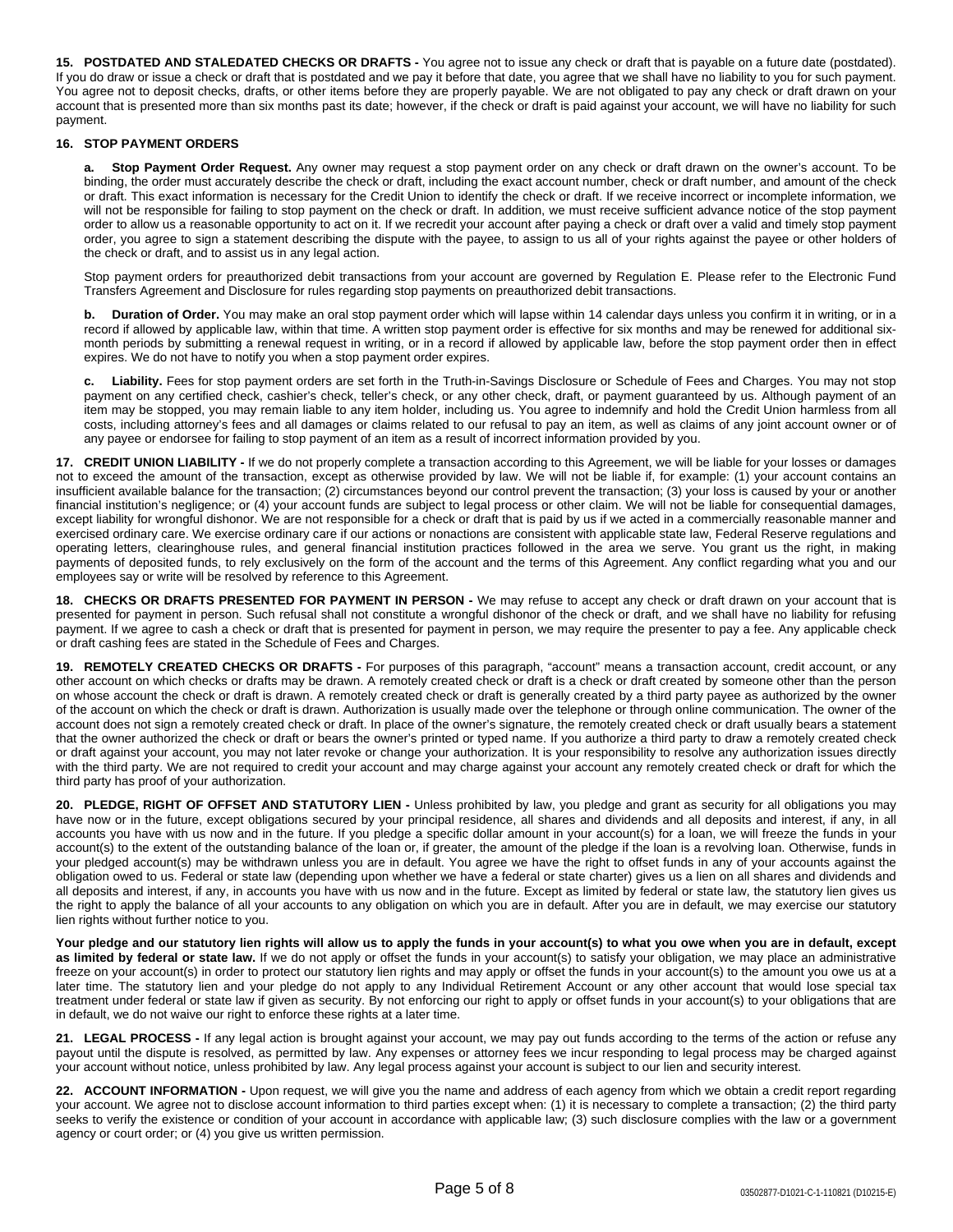## **23. NOTICES**

**a. Name or Address Changes.** You are responsible for notifying us of any name or address change. The Credit Union is only required to attempt to communicate with you at the most recent address you have provided to us. We may require all name and address changes to be provided in writing. If we attempt to locate you, we may impose a service fee as set forth in the Truth-in-Savings Disclosure or Schedule of Fees and Charges.

**b. Notice of Amendments.** Except as prohibited by applicable law, we may change the terms of this Agreement at any time. We will notify you, in a manner we deem appropriate under the circumstances, of any changes in terms, rates or fees as required by law. We reserve the right to waive any terms of this Agreement. Any such waiver shall not affect our right to future enforcement.

**c. Effect of Notice.** Any written notice you give us is effective when we receive it. Any written notice we give to you is effective when it is provided electronically or is deposited in the U.S. mail, postage prepaid and addressed to you at your statement mailing address, and will be effective whether or not received by you. Notice to any account owner is considered notice to all account owners.

**d. Electronic Notices.** If you have agreed to receive notices electronically, we may send you notices electronically and discontinue mailing paper notices to you until you notify us that you wish to reinstate receiving paper notices.

**24. TAXPAYER IDENTIFICATION NUMBER AND BACKUP WITHHOLDING -** You agree that we may withhold taxes from any dividends or interest earned on your account as required by federal, state or local law or regulations. Your failure to furnish a correct Taxpayer Identification Number (TIN) or meet other requirements may result in backup withholding. If your account is subject to backup withholding, we must withhold and pay to the Internal Revenue Service a percentage of dividends, interest, and certain other payments. If you fail to provide your TIN within a reasonable time we may close your account and return the balance to you, less any applicable service fees.

## **25. STATEMENTS**

**a. Contents.** If we provide a periodic statement for your account, you will receive a periodic statement that shows the transactions and activity on your account during the statement period as required by applicable law. If a periodic statement is provided, you agree that only one statement is necessary for joint accounts. For share draft or checking accounts, you understand and agree that your original check or draft, when paid, becomes property of the Credit Union and may not be returned to you, but copies of the check or draft may be retained by us or by payable-through financial institutions and may be made available upon your request. You understand and agree that statements are made available to you on the date they are mailed to you or, if you have requested, on the date they are made available to you electronically. You also understand and agree that checks, drafts, or copies thereof are made available to you on the date the statement is mailed to you or is provided to you electronically, even if the checks or drafts do not accompany the statement.

**b.** Examination. You are responsible for promptly examining each statement upon receiving it and reporting any irregularities to us. If you fail to report any irregularities such as forged, altered, unauthorized, unsigned, or otherwise fraudulent items drawn on your account, erroneous payments or transactions, or other discrepancies that are reflected on your statement within 33 days of the date we sent or otherwise provided the statement to you, we will not be responsible for your loss. We also will not be liable for any items that are forged or altered in a manner not detectable by a reasonable person, including the unauthorized use of facsimile signature equipment.

Unauthorized electronic fund transfers governed by Regulation E are subject to different reporting periods. Please refer to the Electronic Fund Transfers Agreement and Disclosure for reporting requirements pertaining to electronic fund transfers.

**c. Notice to Credit Union.** You agree that the Credit Union's retention of checks or drafts does not alter or waive your responsibility to examine your statements or the time limit for notifying us of any errors. The statement will be considered correct for all purposes, and we will not be liable for any payment made or charge to your account unless you notify us in writing within the above time limit for notifying us of any errors. If you fail to receive a periodic statement, you agree to notify us within 14 days of the time you regularly receive a statement.

Address. If we mail you a statement, we will send it to the last known address shown in our records. If you have requested to receive your statement electronically, we will send the statement or notice of statement availability to the last e-mail address shown in our records.

**26. INACTIVE ACCOUNTS -** As allowed by applicable law, we may classify your account as inactive or dormant and assess a fee if you have not made any transactions in your account over a specified period of time. The period of inactivity, the fee for servicing an inactive or dormant account, and the minimum balance required to avoid the service fee, if any, are set forth in our Schedule of Fees and Charges. You authorize us to transfer funds from another account of yours to cover any service fees, if applicable. To the extent allowed by law, we reserve the right to transfer the account funds to an account payable or reserve account and to suspend any further account statements. If a deposit or withdrawal has not been made on the account and we have had no other sufficient contact with you within the period specified by state law, the account will then be presumed to be abandoned. Funds in abandoned accounts will be reported and remitted in accordance with state law. Once funds have been turned over to the state, we have no further liability to you for such funds. If you choose to reclaim such funds, you must apply to the appropriate state agency.

**27. SPECIAL ACCOUNT INSTRUCTIONS -** You may request that we facilitate certain trust, will, or court-ordered account arrangements. However, because we do not give legal advice, we cannot counsel you as to which account arrangement most appropriately meets the specific requirements of your trust, will, or court order. If you ask us to follow any instructions that we believe might expose us to claims, lawsuits, expenses, liabilities, or damages, whether directly or indirectly, we may refuse to follow your instructions or may require you to indemnify us or post a bond or provide us with other protection. We may require that account changes requested by you, or any account owner, such as adding or closing an account or service, be evidenced by a signed Account Change Card or other document which evidences a change to an account and accepted by us.

**28. TERMINATION OF ACCOUNT -** We may terminate your account at any time without notice to you or may require you to close your account and apply for a new account if, for example: (1) there is a change in owners or authorized signers; (2) there has been a forgery or fraud reported or committed involving your account; (3) there is a dispute as to the ownership of the account or of the funds in the account; (4) any checks or drafts are lost or stolen; (5) there are excessive returned unpaid items not covered by an overdraft protection plan; (6) there has been any misrepresentation or any other abuse of any of your accounts; (7) we reasonably deem it necessary to prevent a loss to us; or (8) as otherwise permitted by law. You may terminate an individual account by giving written notice. We reserve the right to require the consent of all owners to terminate a joint account. We are not responsible for payment of any check, draft, withdrawal, transaction, or other item after your account is terminated; however, if we pay an item after termination, you agree to reimburse us.

**29. TERMINATION OF MEMBERSHIP; LIMITATION OF SERVICES -** You may terminate your membership by giving us written notice or by withdrawing your minimum required membership share, if any, and closing all of your accounts. You may be expelled from membership for any reason allowed by applicable law. We may restrict account access and services without notice to you when your account is being misused; you have demonstrated conduct which is abusive in nature; as outlined in any policy we have adopted regarding restricting services; or as otherwise permitted by law.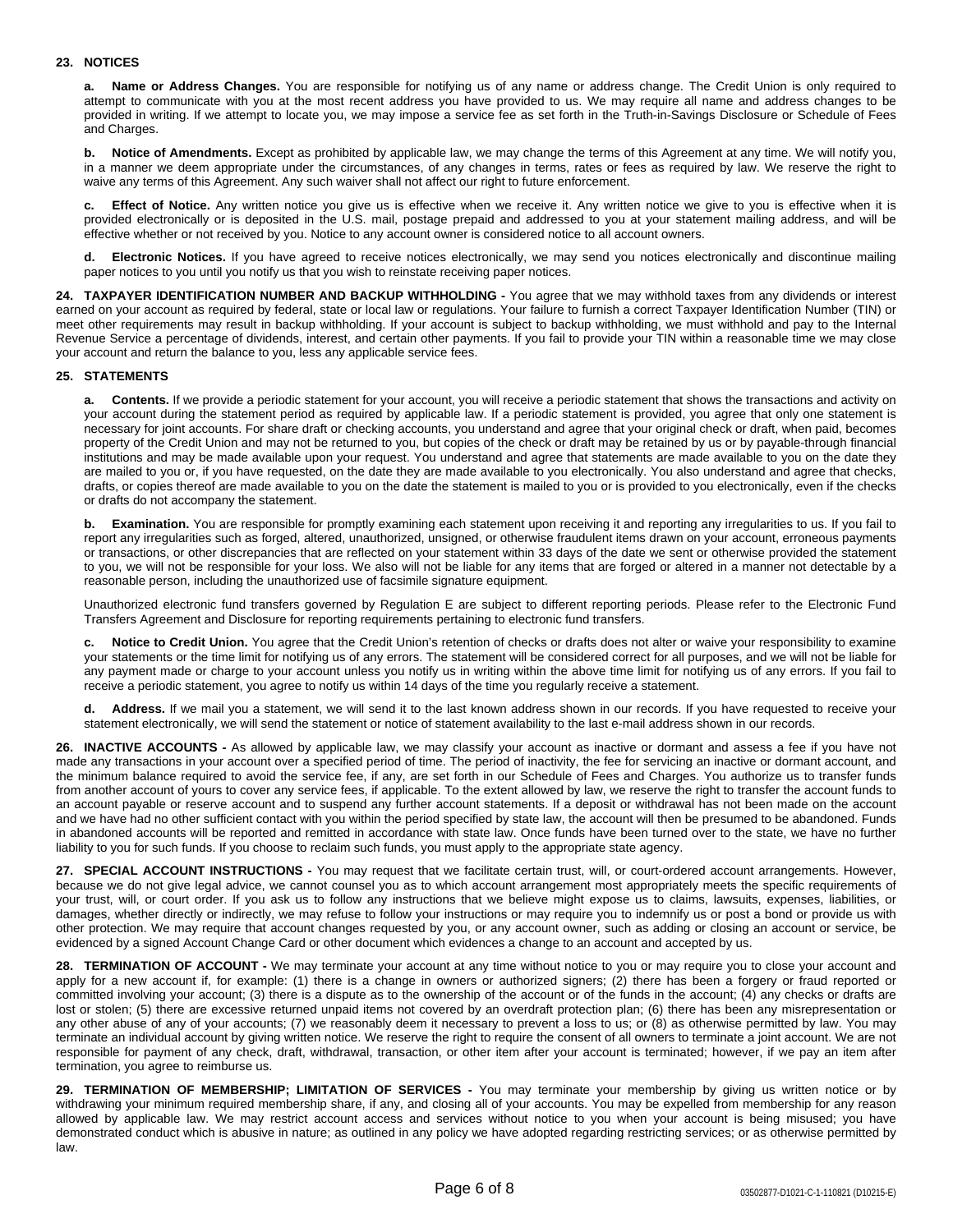**30. DEATH OF ACCOUNT OWNER -** We may honor all transfer orders, withdrawals, deposits, and other transactions on an account until we know of a member's death. Even with such knowledge, we may continue to pay checks or drafts or honor other payments or transfer orders authorized by the deceased member for a period of ten days after the member's death unless we receive instructions from any person claiming an interest in the account to stop payment on the checks, drafts, or other items. We may require anyone claiming a deceased owner's account funds to indemnify us for any losses resulting from our honoring that claim. This Agreement will be binding upon any heirs or legal representatives of any account owner.

**31. UNLAWFUL INTERNET GAMBLING AND OTHER ILLEGAL ACTIVITIES -** You agree that you are not engaged in unlawful internet gambling or any other illegal activity. You agree that you will not use any of your accounts, access devices or services for unlawful internet gambling or other illegal activities. We may terminate your account relationship if you engage in unlawful internet gambling or other illegal activities.

**32. SEVERABILITY -** If a court holds any portion of this Agreement to be invalid or unenforceable, the remainder of this Agreement shall not be invalid or unenforceable and will continue in full force and effect. All headings are intended for reference only and are not to be construed as part of the Agreement.

**33. ENFORCEMENT -** You are liable to us for any losses, costs, or expenses we incur resulting from your failure to follow this Agreement. You authorize us to deduct any such losses, costs, or expenses from your account without prior notice to you. If we bring a legal action to collect any amount due under or to enforce this Agreement, we shall be entitled, subject to applicable law, to payment of reasonable attorney's fees and costs, including fees on any appeal, bankruptcy proceedings, and any post judgment collection actions.

**34. GOVERNING LAW -** This Agreement is governed by the following, as amended from time to time: the Credit Union's bylaws; local clearinghouse and other payment system rules; federal laws and regulations, including applicable principles of contract law; and the laws and regulations of the state of Oklahoma. As permitted by applicable law, you agree that any legal action regarding this Agreement shall be brought in the county in which the Credit Union is located.

**35. CLASS ACTION WAIVER -** No member or accountholder may maintain or pursue against the credit union a class action, class-wide arbitration, or private attorney general action. Nor shall any class action, class-wide arbitration, or private attorney general action be pursued by a member against the credit union in any arbitration or in any court proceeding, regardless of when the claim or cause of action arose or accrued, or when the allegations or facts underlying the claim or cause of action occurred.

## 36. NEGATIVE INFORMATION NOTICE - We may report information about your loan, share, or deposit accounts to credit bureaus. Late **payments, missed payments, or other defaults on your accounts may be reflected in your credit report.**

**37. MONITORING AND RECORDING COMMUNICATIONS -** We may monitor and record communications between you and us, including telephone conversations, electronic messages, electronic records, or other data transmissions that affect your accounts or other products and services. Except as otherwise prohibited by applicable law, you agree we may monitor and record such communications without your approval or further notice to you.

**38. CONSENT TO CONTACT -** By signing or otherwise authenticating an Account Card, you agree we and/or our third-party providers, including debt collectors, may contact you by telephone or text message at any telephone number associated with your account, including wireless telephone numbers (i.e. cell phone numbers) which could result in charges to you, in order to service your account or collect any amounts owed to us, excluding any contacts for advertising and telemarketing purposes as prescribed by law. You further agree methods of contact may include use of pre-recorded or artificial voice messages, and/or use of an automatic dialing device. You may withdraw the consent to be contacted on your wireless telephone number(s) at any time by providing written notice to us at 202 E. Morrow Rd. Sand Springs, OK 74063 or by any other reasonable means. If you have provided a wireless telephone number(s) on or in connection with any account, you represent and agree you are the wireless subscriber or customary user with respect to the wireless telephone number(s) provided and have the authority to give this consent. Furthermore, you agree to notify us of any change to the wireless telephone number(s) which you have provided to us.

In order to help mitigate harm to you and your account, we may contact you on any telephone number associated with your account, including a wireless telephone number (i.e. cell phone number), to deliver to you any messages related to suspected or actual fraudulent activity on your account, data security breaches or identity theft following a data breach, money transfers or any other exigent messages permitted by applicable law. These contacts will not contain any telemarketing, cross-marketing, solicitation, advertising, or debt collection message of any kind. The contacts will be concise and limited in frequency as required by law. You will have an opportunity to opt-out of such communications at the time of delivery.

**39. BINDING ARBITRATION AND CLASS ACTION WAIVER -** RESOLUTION OF DISPUTES BY ARBITRATION: THIS SECTION CONTAINS IMPORTANT INFORMATION REGARDING YOUR ACCOUNTS AND ALL RELATED SERVICES. IT PROVIDES THAT EITHER YOU OR WE CAN REQUIRE THAT ANY DISPUTES BE RESOLVED BY BINDING ARBITRATION. ARBITRATION REPLACES THE RIGHT TO GO TO COURT, INCLUDING THE RIGHT TO A JURY TRIAL AND THE RIGHT TO PARTICIPATE IN A CLASS ACTION OR SIMILAR PROCEEDING. IN ARBITRATION, THE DISPUTE IS SUBMITTED TO A NEUTRAL PARTY, AN ARBITRATOR, INSTEAD OF A JUDGE OR JURY. ARBITRATION PROCEDURES MAY BE MORE LIMITED THAN RULES APPLICABLE IN COURT.

## **Agreement to Arbitrate Disputes.**

Either you or we may elect, without the other's consent, to require that any dispute between us concerning your accounts and the services related to your accounts be resolved by binding arbitration, except for those disputes specifically excluded below.

This arbitration agreement is entered into pursuant to the Federal Arbitration Act, 9 U.S.C. §§ 1 - 16 (the "FAA").

### **Disputes Covered by Arbitration.**

Claims or disputes between you and us arising out of or relating to your account(s), transactions involving your account(s), safe deposit box, and any related service with us are subject to arbitration. Any claims or disputes arising from or relating to this agreement, any prior account agreement between us, or the advertising, the application for, or the approval or establishment of your account are also included. Claims are subject to arbitration, regardless of what theory they are based on or whether they seek legal or equitable remedies. Arbitration applies to any and all such claims or disputes, whether they arose in the past, may currently exist or may arise in the future. Disputes also include claims or disputes relating to the enforceability, validity, scope or interpretation of any of these arbitration provisions. Any questions about whether disputes are subject to arbitration shall be resolved by interpreting this arbitration provision in the broadest way the law will allow it to be enforced. All such disputes are referred to in this section as "Claims".

An exception to arbitration of Claims is that both you and we have the right to pursue a Claim in a small claims court instead of arbitration, if the Claim is in that court's jurisdiction and proceeds on an individual basis. Claims or disputes arising from your status as a borrower under any loan agreement with the Credit Union are also excluded from this Resolution of Disputes by Arbitration provision.